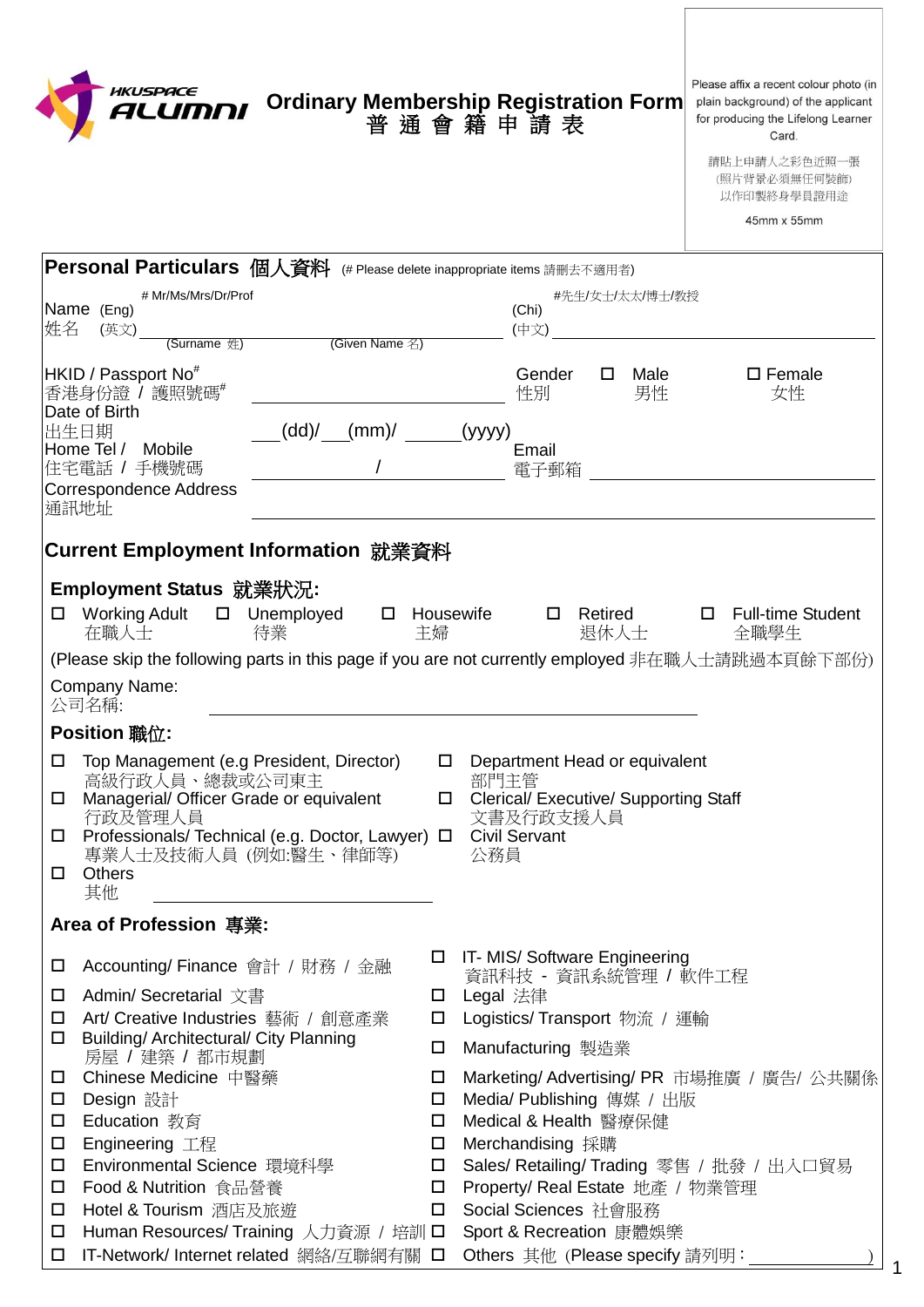| Monthly Personal Income 個人每月收入:                 |                                                                                                                                      |                                                                 |              |                                                                               |  |  |  |  |  |  |
|-------------------------------------------------|--------------------------------------------------------------------------------------------------------------------------------------|-----------------------------------------------------------------|--------------|-------------------------------------------------------------------------------|--|--|--|--|--|--|
|                                                 | $\leq$ \$9,999<br>$\Box$ \$10,000 - \$14,999 $\Box$ \$15,000 - \$19,999<br>$\Box$                                                    |                                                                 |              |                                                                               |  |  |  |  |  |  |
| $\Box$                                          | $$20,000 - $29,999$ $\Box$ $$30,000 - $39,999$ $\Box$ $$40,000 - $49,999$                                                            |                                                                 |              |                                                                               |  |  |  |  |  |  |
|                                                 | $\geq$ \$50,000<br>$\Box$                                                                                                            |                                                                 |              |                                                                               |  |  |  |  |  |  |
|                                                 | Highest Education Level 教育程度:                                                                                                        |                                                                 |              |                                                                               |  |  |  |  |  |  |
|                                                 |                                                                                                                                      | $\Box$ Secondary or below $\Box$ High Diploma/ Associate Degree |              | □ Bachelor Degree<br>$\Box$ Master or above                                   |  |  |  |  |  |  |
|                                                 | 中學或以下                                                                                                                                | 高級文憑 / 副學士                                                      |              | 學士學位<br>碩士或以上                                                                 |  |  |  |  |  |  |
|                                                 |                                                                                                                                      | Academic Record at HKU SPACE 於本學院的學歷                            |              |                                                                               |  |  |  |  |  |  |
|                                                 |                                                                                                                                      | Course Level                                                    |              | <b>Course Title</b><br><b>Enrollment Year</b>                                 |  |  |  |  |  |  |
|                                                 | <b>Field of Studies</b>                                                                                                              | (e.g. Certificate)                                              |              | (e.g. Certificate in Marketing)<br>(e.g. 1999)                                |  |  |  |  |  |  |
|                                                 | 修讀範疇                                                                                                                                 | 程度 (例如: 證書)                                                     |              | 入學年份<br>課程名稱 (例如: 市場推廣證書)                                                     |  |  |  |  |  |  |
|                                                 | 1                                                                                                                                    |                                                                 |              |                                                                               |  |  |  |  |  |  |
|                                                 | $\overline{2}$                                                                                                                       |                                                                 |              |                                                                               |  |  |  |  |  |  |
|                                                 | Interests and Skills 興趣及技能                                                                                                           |                                                                 |              |                                                                               |  |  |  |  |  |  |
|                                                 |                                                                                                                                      |                                                                 |              | Interested Subjects (you can choose more than one) 有興趣的科目 (可選多於一項):           |  |  |  |  |  |  |
| $\Box$                                          | Accounting & Finance 會計、財務                                                                                                           |                                                                 | $\Box$       | Law 法律                                                                        |  |  |  |  |  |  |
| $\Box$                                          | 建築、房屋及建造環境                                                                                                                           | Architecture, Housing & Built Environment                       | □            | Life, Health & General Sciences 生命、護理及普及科學                                    |  |  |  |  |  |  |
| $\Box$                                          | Art, Design & Performing Arts                                                                                                        |                                                                 |              | Chinese Medicine 中醫                                                           |  |  |  |  |  |  |
| $\Box$                                          | 美術、設計及表演藝術<br>Business & Management 工商管理                                                                                             |                                                                 | $\Box$       | Marketing & Communications 市場推廣及傳訊                                            |  |  |  |  |  |  |
| $\Box$                                          | <b>Hospitality &amp; Tourism Management</b>                                                                                          |                                                                 | 0            | Social Sciences (e.g. Education, Social Work)                                 |  |  |  |  |  |  |
|                                                 | 款客及旅遊業管理                                                                                                                             |                                                                 |              | 社會科學 (例如: 教育、社會工作)                                                            |  |  |  |  |  |  |
|                                                 | Information Technology & Library Science<br>$\Box$<br>資訊科技及圖書館學                                                                      |                                                                 |              | Sport, Exercise & Recreation Management<br>康樂及體育管理                            |  |  |  |  |  |  |
| $\Box$                                          |                                                                                                                                      | Languages & Humanities 語言及文史哲                                   |              | $\Box$ Others (e.g. Aviation, courses for engineers)<br>其他 (例如: 航空業、工程師進修)    |  |  |  |  |  |  |
|                                                 |                                                                                                                                      |                                                                 |              | Interested Level of Study (you can choose more than one)  有興趣修讀的程度  (可選多於一項): |  |  |  |  |  |  |
| $\Box$                                          | Certificate                                                                                                                          | □                                                               | Postgraduate | <b>Corporate Training</b><br>□                                                |  |  |  |  |  |  |
|                                                 | 證書                                                                                                                                   | 研究生                                                             |              | 企業培訓課程                                                                        |  |  |  |  |  |  |
| □                                               | Diploma<br>文憑                                                                                                                        | □                                                               | 行政人員課程       | <b>Executive Programme</b><br>□ Studying in China<br>中國內地課程                   |  |  |  |  |  |  |
| $\Box$                                          | Undergraduate                                                                                                                        | $\Box$                                                          |              | Short course / Exam Preparatory course                                        |  |  |  |  |  |  |
|                                                 | 學士學位<br>短期課程 / 備試課程                                                                                                                  |                                                                 |              |                                                                               |  |  |  |  |  |  |
|                                                 |                                                                                                                                      |                                                                 |              | Interested Activities (you can choose more than one) 有興趣的活動 (可選多於一項):         |  |  |  |  |  |  |
|                                                 | $\Box$ Talk and Seminar                                                                                                              | $\square$ Interest class                                        |              | □ Communication and sharing with professionals                                |  |  |  |  |  |  |
|                                                 | 講座及研討會<br>$\square$ Corporate Visit                                                                                                  | 興趣班<br>□ Voluntary service                                      |              | 與專業人士交流及分享<br>□ Travelling (Local)                                            |  |  |  |  |  |  |
|                                                 | 機構參觀                                                                                                                                 | 義工服務                                                            |              | 旅遊 (本地)                                                                       |  |  |  |  |  |  |
|                                                 | □ Travelling (Overseas)                                                                                                              |                                                                 |              |                                                                               |  |  |  |  |  |  |
|                                                 | 旅遊 (海外)                                                                                                                              |                                                                 |              |                                                                               |  |  |  |  |  |  |
|                                                 |                                                                                                                                      |                                                                 |              | Knowledge and Skills (you can choose more than one) 知識與技能 (可選多於一項):           |  |  |  |  |  |  |
| $\Box$                                          | Art & Design 美術及設計                                                                                                                   |                                                                 | $\Box$       | Dancing 舞蹈                                                                    |  |  |  |  |  |  |
| □                                               | Business Administration 工商管理<br>Docent 嚮導<br>$\Box$                                                                                  |                                                                 |              |                                                                               |  |  |  |  |  |  |
| □                                               | Chinese Medicine/ Medical & Health<br>Drama / Stage Management 戲劇 / 舞台管理<br>$\Box$<br>Music / Singing 音樂 / 歌唱<br>中醫藥/ 醫療保健<br>$\Box$ |                                                                 |              |                                                                               |  |  |  |  |  |  |
| Computer Knowledge & Application<br>□<br>$\Box$ |                                                                                                                                      |                                                                 |              | Sports 體育運動                                                                   |  |  |  |  |  |  |
|                                                 | 電腦知識及應用<br>Copywriting / Translation 撰寫 / 翻譯<br>$\Box$                                                                               |                                                                 |              |                                                                               |  |  |  |  |  |  |
| 口                                               | Event Organisation / Fundraising 籌劃活動 / 籌款<br>Web / Multi-Media Design<br>$\Box$                                                     |                                                                 |              |                                                                               |  |  |  |  |  |  |
| 互聯網 / 多媒體設計<br>$\Box$                           |                                                                                                                                      |                                                                 |              | Legal Services 法律服務                                                           |  |  |  |  |  |  |
| $\Box$                                          |                                                                                                                                      | Counseling / Skill Coaching 輔導 / 技能訓練                           | $\Box$       | Others, please specify                                                        |  |  |  |  |  |  |
| 口                                               |                                                                                                                                      | Photography / Recording 攝影 / 錄影 / 錄音                            |              | 其他,請註明:                                                                       |  |  |  |  |  |  |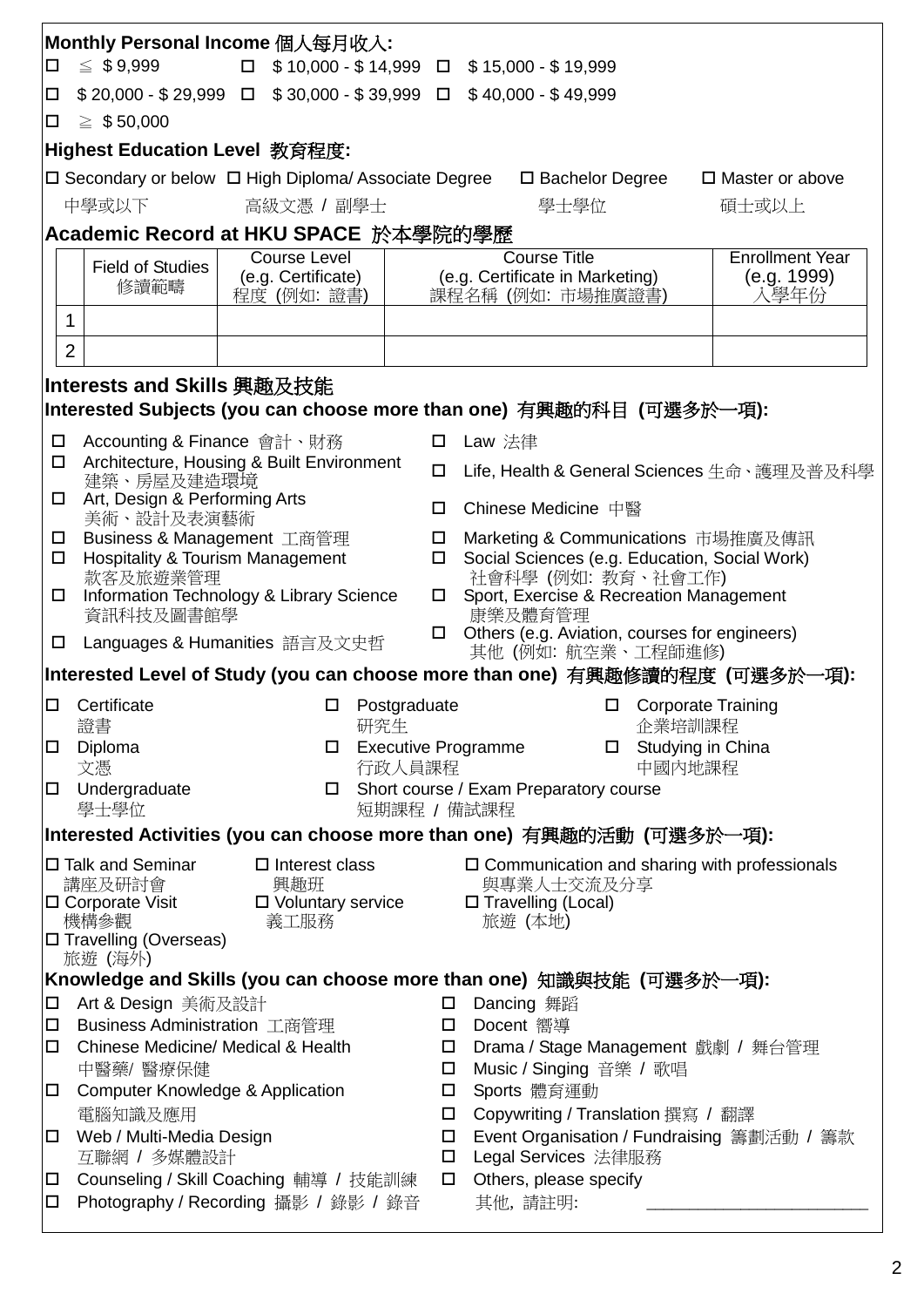**Others 其他** (Please refer to Notes 1 & 2 for details. 詳情請參閱注意事項 1 及 2。) I <sup>#</sup>agree/do not agree to be included in the Online Alumni Directory. 本人<sup>#</sup>同意/不同意被納入網上校友通訊錄內。 │I <sup>#</sup>would like/ do not like to be HKU SPACE Volunteer. 本人<sup>#</sup>願意/不願意加入校友義工團 。

# **Declaration** 聲明

I have noted, understood and agreed the HKU SPACE ALUMNI policy on data privacy (Note 3). 本人已細閱、明白並同意香港大學專業進修學院校友會在處理個人資料(私隱)的守則(注意事項 3)。

# Signature by Applicant 申請人簽署 Date 日期

| For Official Use Only $\vert$ <sup>[</sup> | Membership<br>category | Payment<br>Type 841 | Remarks   |  |
|--------------------------------------------|------------------------|---------------------|-----------|--|
|                                            | Prepared by            | Checked by          | Date Sent |  |

## **HKU SPACE ALUMNI** 香港大學專業進修學院校友會

#### **Notes** 注意事項

1. The Online Alumni Directory in ALUMNI web page allows member to look for schoolmates. Only name, email and course title would be shown in the Directory.

會員可透過網上校友通訊錄尋找其他校友,通訊錄中的資料只包括姓名、電郵及曾修讀之課程名稱。

- 2. You will receive your login ID and password via email to login the ALUMNI website. 本會將以電郵通知你的個人用戶名稱及密碼,讓你可隨時登入校友會網頁瀏覽。
- 3. From time to time, the alumni office will send the latest updates and promotional materials to alumni members on the alumni events, privileges and offers, volunteering activities, networking opportunities and fund-raising initiatives as well as availability of the School's programes and courses, seminars and events, discounts and offers, clinics and other services. Occasionally information from our parent University and fellow HKU subsidiaries may also be sent. Various communication channels such as direct-mail, email and mobile phone and other forms of social media, by using your personal data (including, but without limitation to, your name, contact details and other information collected in your profile such as the programme(s) you enrolled, your enrolment year etc). You always have the right to make subsequent changes on your choice if receiving further marketing materials by sending a written unsubscribe request (by email or by post) to the ALUMNI at any time.

閣下 提供的個人資料 (包括姓名、聯絡方法及其他資料如曾報讀的課程、入學年份等) 將用作與校友會溝通渠 道,校友會將透過信件、電子郵件、流動電話和其他社交媒體等為校友送上校友會的最新資訊及推廣訊息,如 校友會活動、校友會會員尊享優惠、義工活動、校友聯誼、籌款活動、學院課程資料、講座及活動、折扣優惠 及診所服務等,當中亦可能包括香港大學或其附屬機構的不定期資訊。 閣下可隨時以書面或電郵方式向校友 會申明是否願意繼續接收有關資訊。

 **If you DO NOT WISH to receive our latest updates and promotional materials through the communication channels as stated above, including discounts and offers from time to time, please check this box.**

如不欲收到任何透過上述渠道發出的資訊,包括折扣優惠,請在方格內填上剔號。